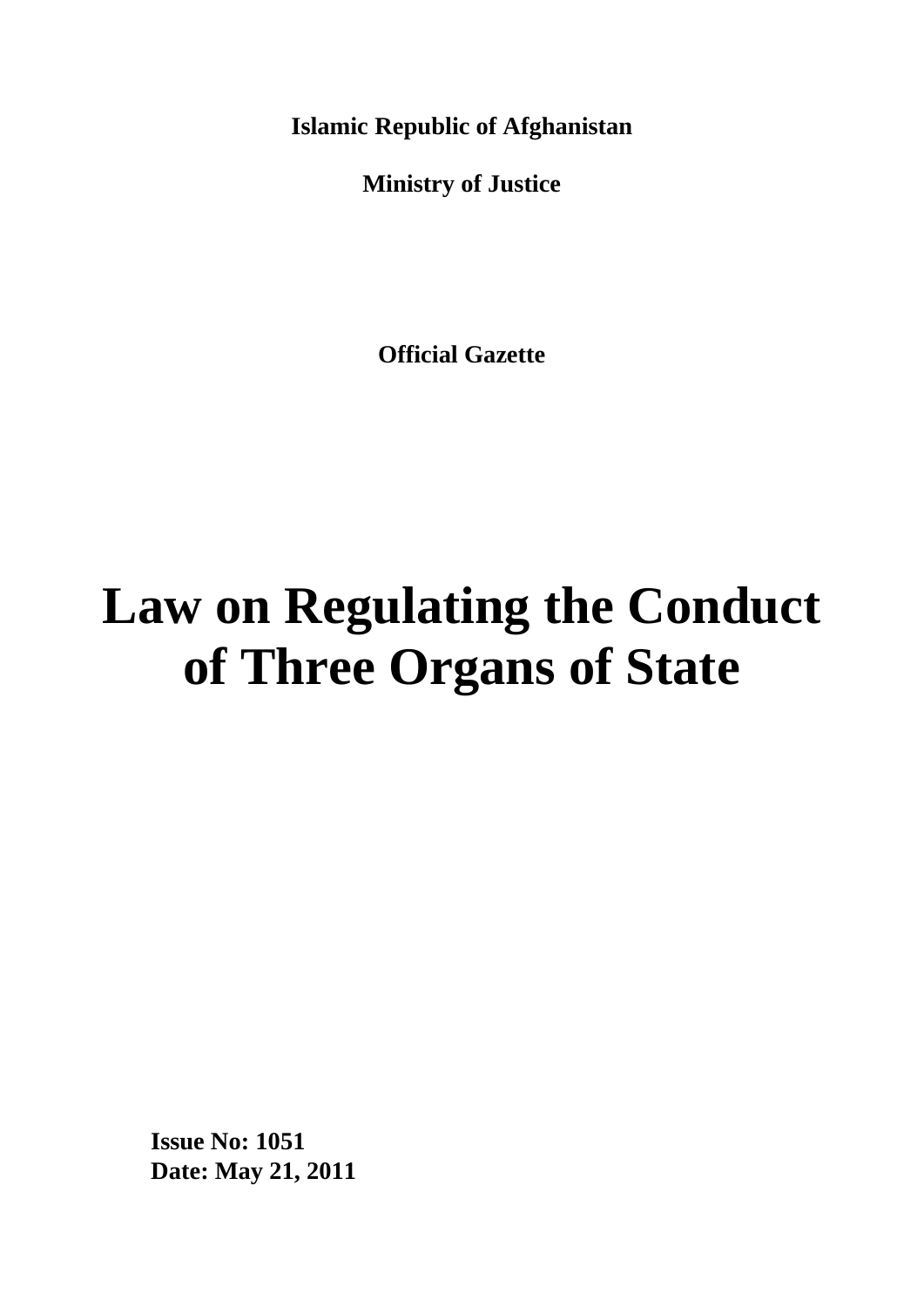# The Islamic Republic of Afghanistan Law on Regulating the Conduct of Three Organs of State

#### Chapter 1 General Provisions

# Article 1

This law has been adopted to regulate the affairs related to the conduct, treatment and good mutual relations between the authorities of the three organs (executive, legislative and judiciary).

# Article 2

The objectives of this law are:

1. To establish standards for regulating the conduct and treatment by authorities of the three organs of state

2. To establish mutual duties and responsibilities for conduct of the authorities of the three organs of state

3. To observe the principle of mutual respect between the authorities of the three organs of state, and establish good mutual working relations between them, and to recognize their internal independence

# Officials of Three Organs of State

# Article 3

(1) For the purpose of this law, the officials of the three organs are as follows: :

- 1. Speaker the Lower House (Wolasi Jirga)
- 2. Speaker of the Upper House (Meshrano Jirga)
- 3. Head of the Supreme Court
- 4. Ministers and the Minister for Parliamentary Affairs
- 5. Members of the Supreme Court
- 6. First Deputy of Wolasi Jirga
- 7. First Deputy of Meshrano Jirga
- 8. Second Deputy of Wolasi Jirga
- 9. Second Deputy of Meshrano Jirga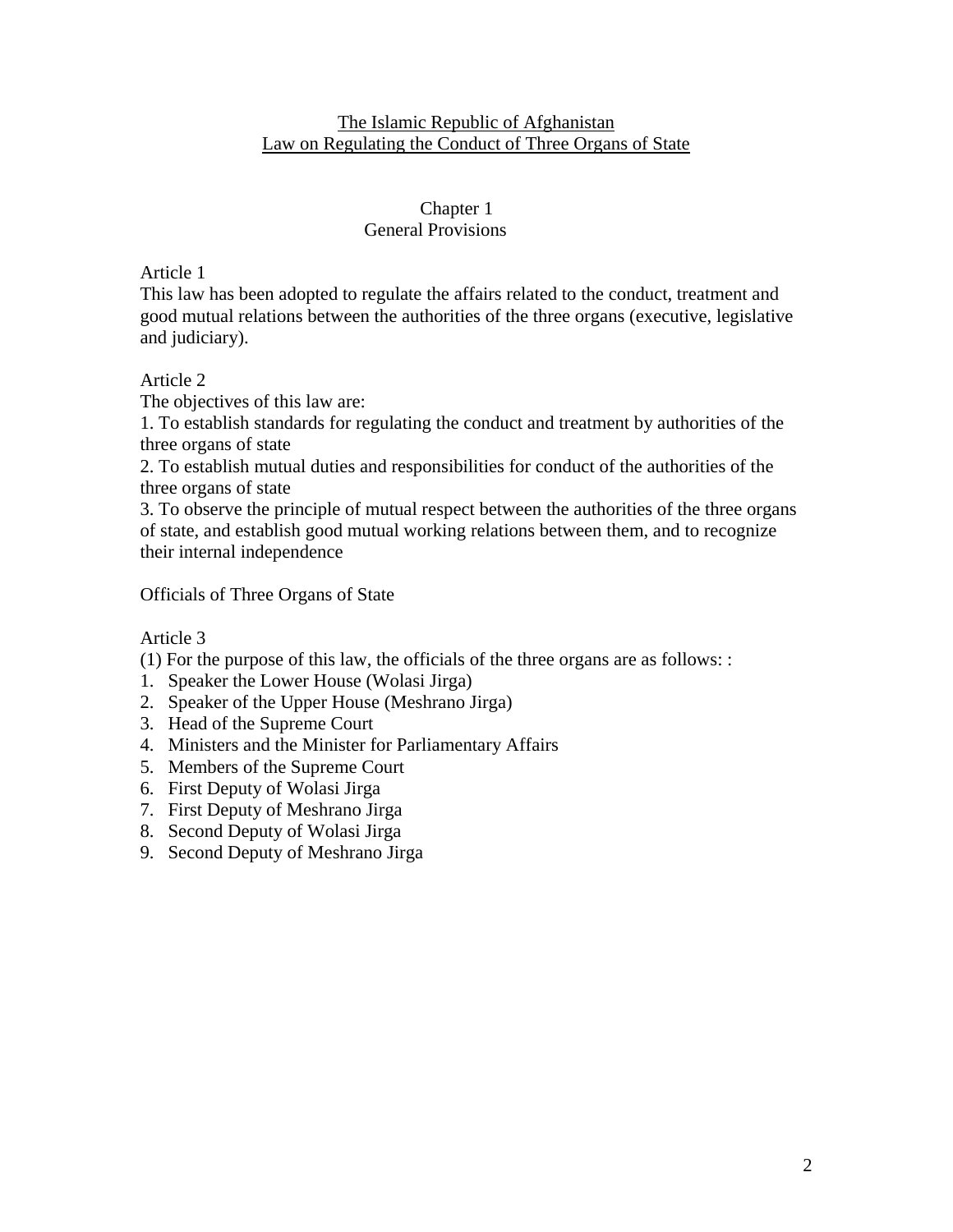- 10. Secretary of Wolasi Jirga
- 11. Secretary of Meshrano Jirga
- 12. Deputy Secretary of Wolasi Jirga
- 13. Deputy Secretary of Meshrano Jirga
- 14. Members of the Parliament
- 15. Attorney General
- 16. Chief of National Security Directorate
- 17. Head of Afghanistan Bank
- 18. Head of Afghan Red Cross

19. Head and Members of Commission for Monitoring the Implementation of the Afghan Constitution

- 20. Head of Independent Directorate of Local Governance
- 21. Head of Independent Elections Commission
- 22. Head of Afghan Independent Human Rights Commission
- 23. Head of Administrative Reforms and Civil Service Commission
- 24. Director of Administrative Affairs and Secretariat of the Cabinet
- 25. Director of Administrative Affairs of Wolasi Jirga
- 26. Director of Administrative Affairs of Meshrano Jirga
- 27. Director of Administrative Affairs of Judiciary
- 28. Director of Control and Inspection Office
- 29. Director of Central Statistics Office
- 30. Director of Academy of Sciences of Afghanistan
- 31. Director of Environmental Protection Office
- 32. Director of Monitoring the Implementation of National Corruption Strategy
- 33. Director of Physical Education and Sport
- 34. Director of Geodesy and Cartography
- 35. Director of Disaster Management and Preparedness
- 36- Director of Coordination Affairs of Kuchis
- 37- Director of National Norms and Standards
- 38- Deputy Ministers
- 39- Advisors to the President
- 40- Chancellors of State Universities
- 41- Members of Independent Elections Commission
- 42- Members of Afghan Independent Human Rights Commission
- 43- Members of Independent Administrative Reforms and Civil Services Commission
- 44- Deputies of Independent General Directorates
- 45- Governors
- 46. Ambassadors of Islamic Republic of Afghanistan

(2) The President may revise the list of officials included in clause 1 of this article.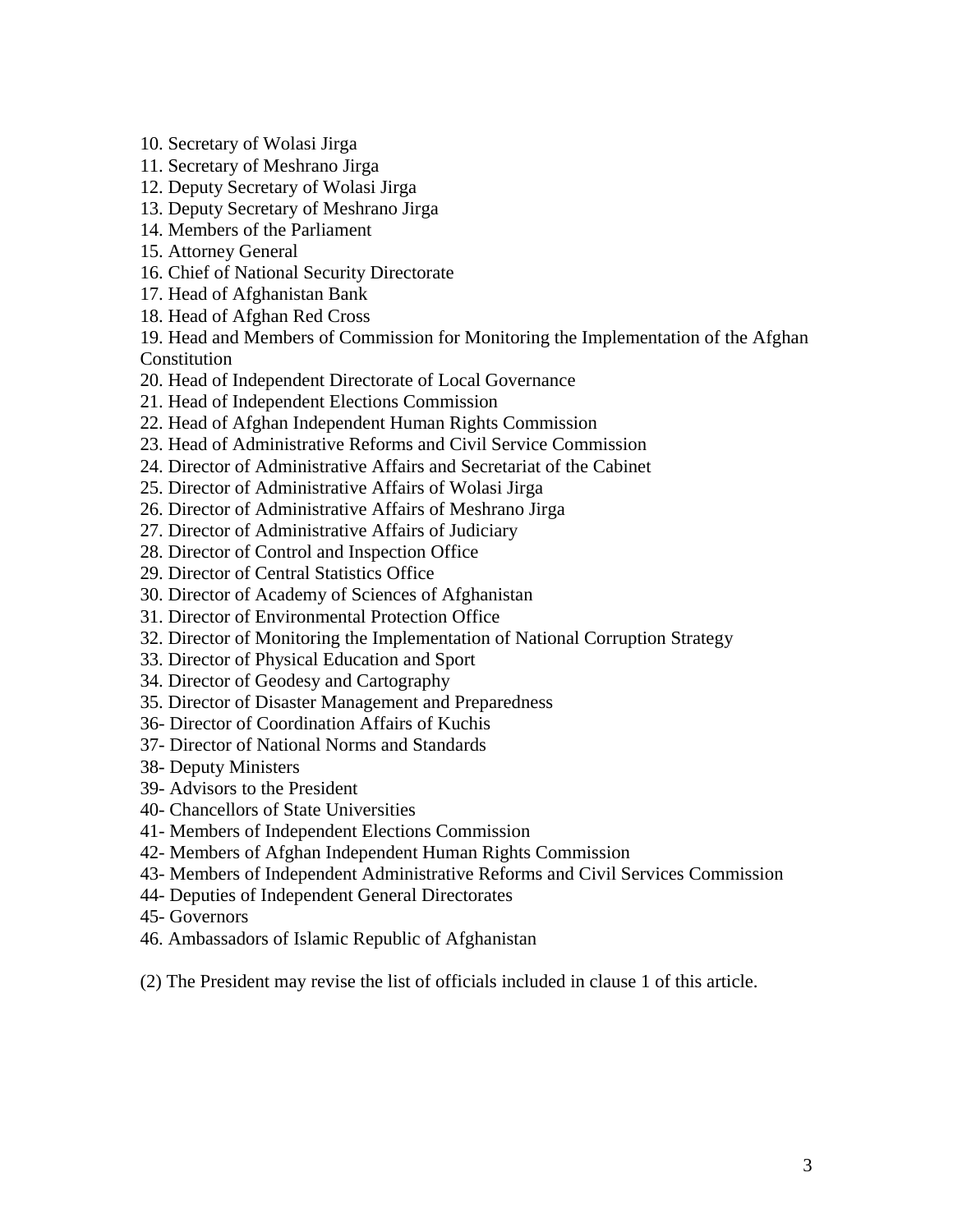## Chapter Two

Duties and Obligatory Conduct of Authorities of Three Organs of State

Article 4

The officials under Article 3 of this law shall have the following duties and obligatory conducts:

1. Abstention and Integrity: To obey the orders of the almighty God his prophet (peace be upon him) and of the ruler, and refrain from vice.

2. Commitment: Loyalty to the Islamic Republic of Afghanistan and respect the constitution and other enforced laws of Afghanistan in fulfilling the official and private affairs.

3. Trustworthiness: To keep all material and moral values and abstain from misuse of official status

4. Performance Conformity: To perform duties lawfully, effectively, timely, usefully, appropriately and expeditiously for meeting the actual needs of the nation in any economic, social, security and environmental conditions.

5. Acceptance of Criticism: To admit work-related deficiencies and failures and try to remove them.

6. Neutrality: To avoid political, organizational or party related partisanship while performing duties.

Members of the parliament are excluded from this provision, subject to their internal rules of procedures.

7. Conscientiousness: To respect attendance for carrying out duties in official hours.

8. Accountability: To be accountable to the nation and authorities for the relevant decisions and activities.

9. Humbleness and Courtesy: To consider and respect the rights of others, having compassion and sympathy, prove useful for those in need, and to avoid selfishness and arrogance.

10. Non-contradiction of Private Interests with Official Duties: To act selflessly and prefer the public interests, and non- participation in official decisions where self-interest or interests of his/ her family members are involved.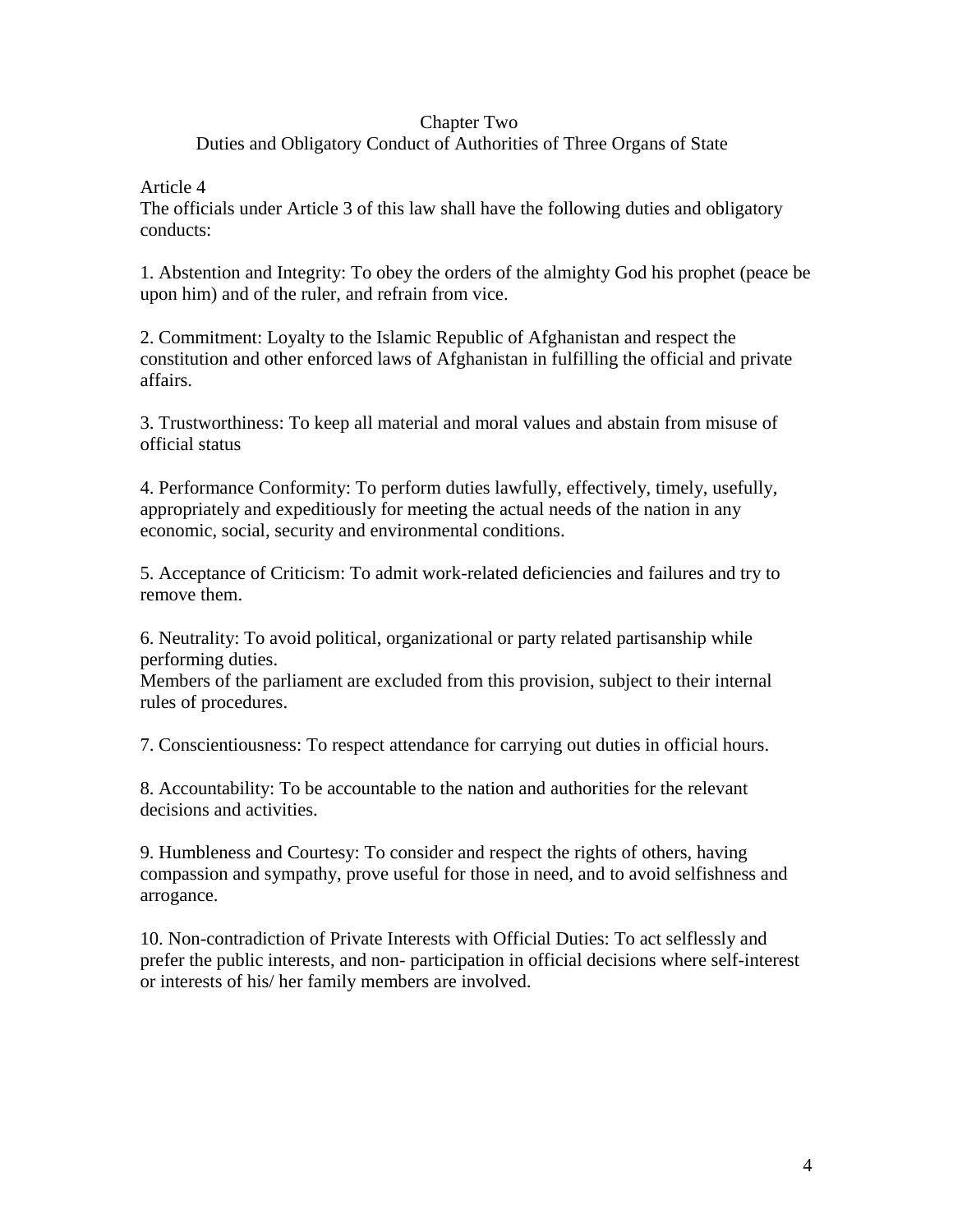11. Good Leadership and Guidance: To accept responsibility and exercise leadership as a role model, and preserve the supreme interests of the country

12. Preservation of Secrecy: To keep the information and news the disclosure of which are prohibited in law.

13. Benevolent Conduct: To treat others benevolently and have positive behavior in normal times and adopt desirable conducts particularly in emotional and distressed situations.

14. Truthfulness: To be honest in performance of duty and dealing with others, and be truthful uprightness in making decisions and expressing views.

15. Saving and Economical Management: To show simplicity and avoid spending lavishly the state budget and other mobile and immobile public properties.

16. Accessibility: To have relaxed attitude in oral, telephonic and presence.

17. Accepting responsibility: To feel responsible, accept responsibility of duties, realize the consequences from its violation, and not attribute personal faults on subordinates.

18. Strengthening Rule of Law: To act as defender and promote the rule of law with a spirit of impartiality and realism.

19. Role Model: To inspire others by observing high moral and behavioral standards in performing duties.

20. Non- discrimination: To avoid any preferential treatment based on religion, linguistic, ethnical, sex, color, age and disability.

21. Objectivity: To take into consideration factual realities in making decisions in all aspects of work.

22. Cooperative Spirit: To cooperate with others for achieving the common goals and strengthening the sprit of consultation, mutual respect, partnership and understanding as related to the talents and resources towards achieving national goals and delivery of useful services.

23. Purposefulness: To give serious attention to fast development of the country towards peace, security, prosperity and finding its proper status in the world community.

24. Personal Integrity: To respect the reputable and ancient civilization, and accepted customs, traditions and culture, national flag, dignity of the state and the nation, and protecting other values of national heritage.

25. To protect the dignity and leadership inside and outside the country.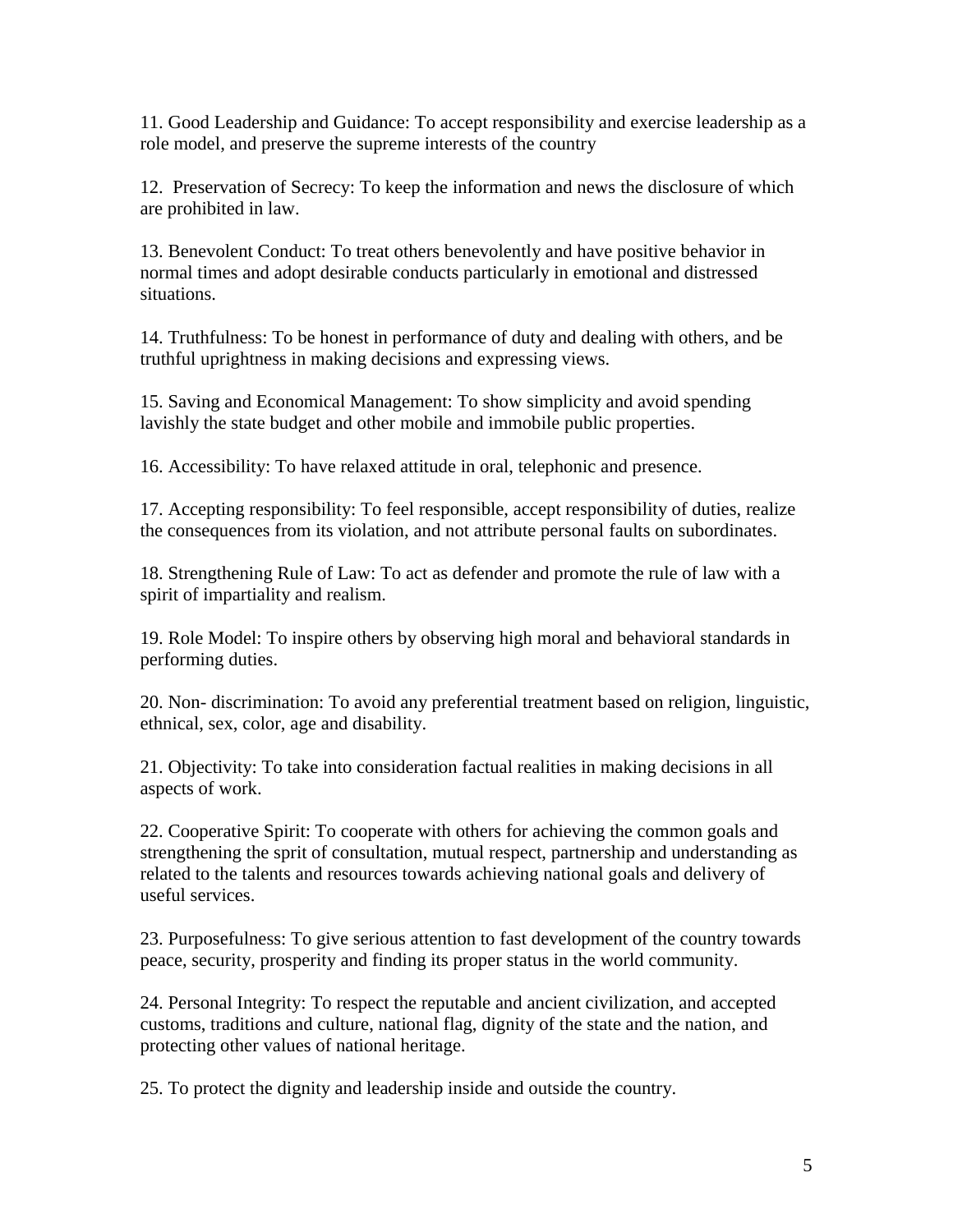## Chapter Three

Conduct of Executive Officials in Relation to Authorities of Legislative and Judiciary

Awareness of the Status and Competence

#### Article 5

The officials of executive organ are bound to be well informed of the status and authorities of the officials of legislative organ and judiciary as specified in the constitution, this law and in other enforced laws.

Provision of Specific Information

Article 6

The officials of executive organ are bound to present specific and factual information while attending the general sessions of parliament and its relevant commissions in proper and appropriate words, unless the requested information is against the internal and external security of the country.

Provision of Report to the State Minister for Parliamentary Affairs

Article 7

1. The officials of executive organ are bound to provide written report of the commitments made to the sessions of the general sessions of the parliament and its relevant commissions to the State Minister for Parliamentary Affairs.

2. The office of State Minister for Parliamentary Affairs is obligated to register the commitments and report the proceedings to the President, the parliament and the relevant commissions of the parliament

Acknowledging the Authority of Judiciary

Article 8

The officials of executive organ are bound to honor the authority of judiciary and of the judges and assist the implementation of final verdicts of the courts, the interpretation of the laws and other applicable judicial measures.

Refraining from Acts Inconsistent with Independence of Judicial Power

#### Article 9

The officials of executive organ are bound to desist in official and non-official sessions from any action (speeches, verbal and written instigation) or acts inconsistent with independence of judicial organ, performance value, dignity of judiciary and respect and immunity of judges.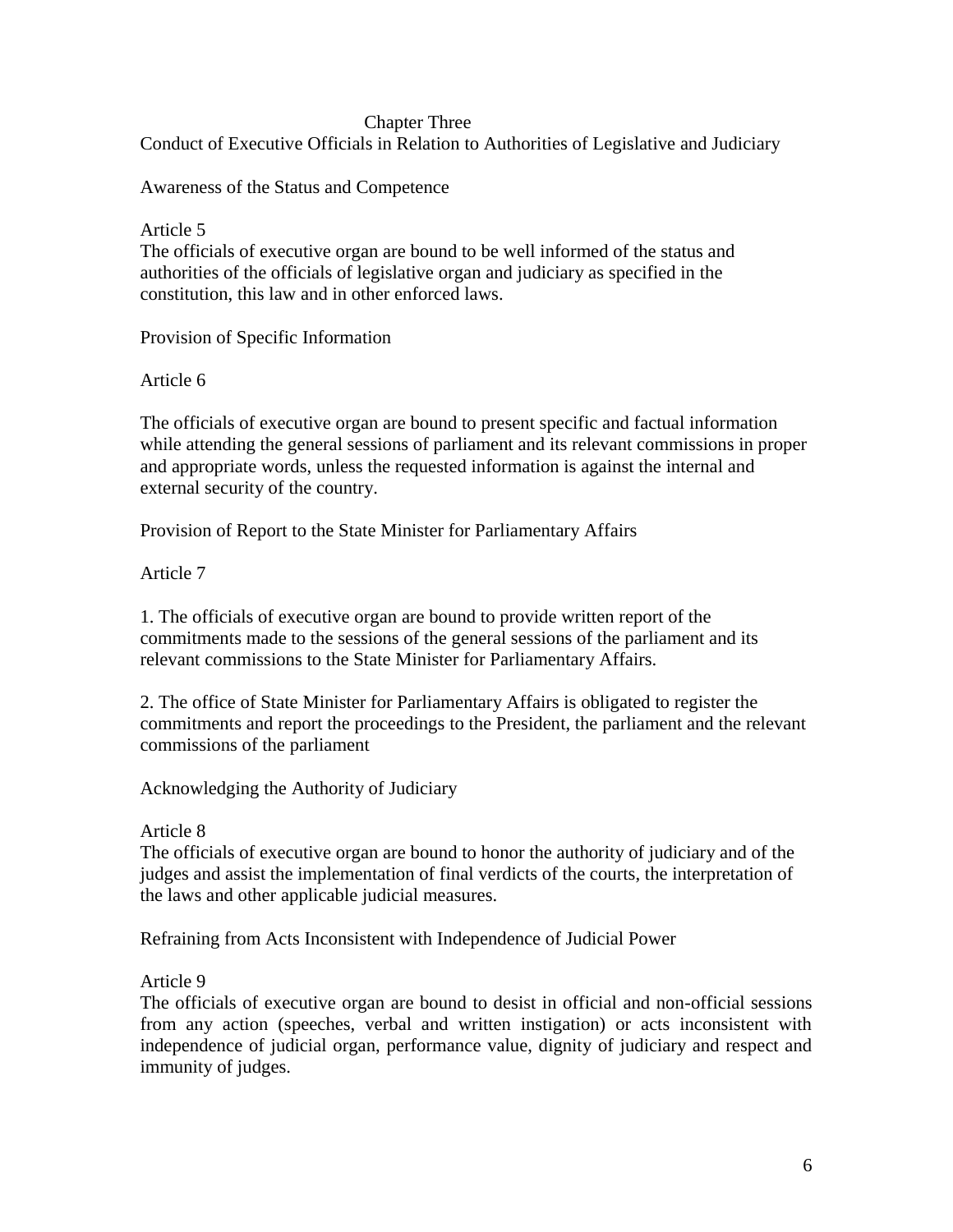## Provision of Facilities

Article 10

The officials of executive organ are bound, within their duty and responsibility, to provide appropriate facilities with regard to presentation of truth, documents, evidence and viewpoint of experts, and also furnish other requested documents as required to the courts.

Refraining from Restriction and Intimidation

Article 11

The officials of executive organ are bound to refraining from any acts, which derange the judicial investigation or cause pressure, limitation, intimidation, corruption or influence on judges and other administrative personnel of judiciary.

Non- investigation of Judicial Issues

Article 12 The officials of executive organ shall not investigate cases of judicial nature.

# Chapter Four Conduct of Judicial Officials in Relation to Executive and Legislative Branches

Impartial Performance of Duties

Article 13

The officials of judicial organ are bound to carry out their duties impartially based on evaluation of facts and informed understanding of law, without any pressure, encouragement and intimidation, direct and indirect intervention of the executive and legislative.

Observance of Judicial Code of Conducts

Article 14

The officials of judicial organ are bound to observe precisely the judicial code of conducts for strengthening the confidence of people in the judicial branch and its practices.

Conduct of Officials of Judicial Branch Article 15

The officials of judicial organ are bound to act, within and outside courts, in a manner to preserve and strengthen the public confidence in judiciary and judges, and indicative of its dignity and impartiality.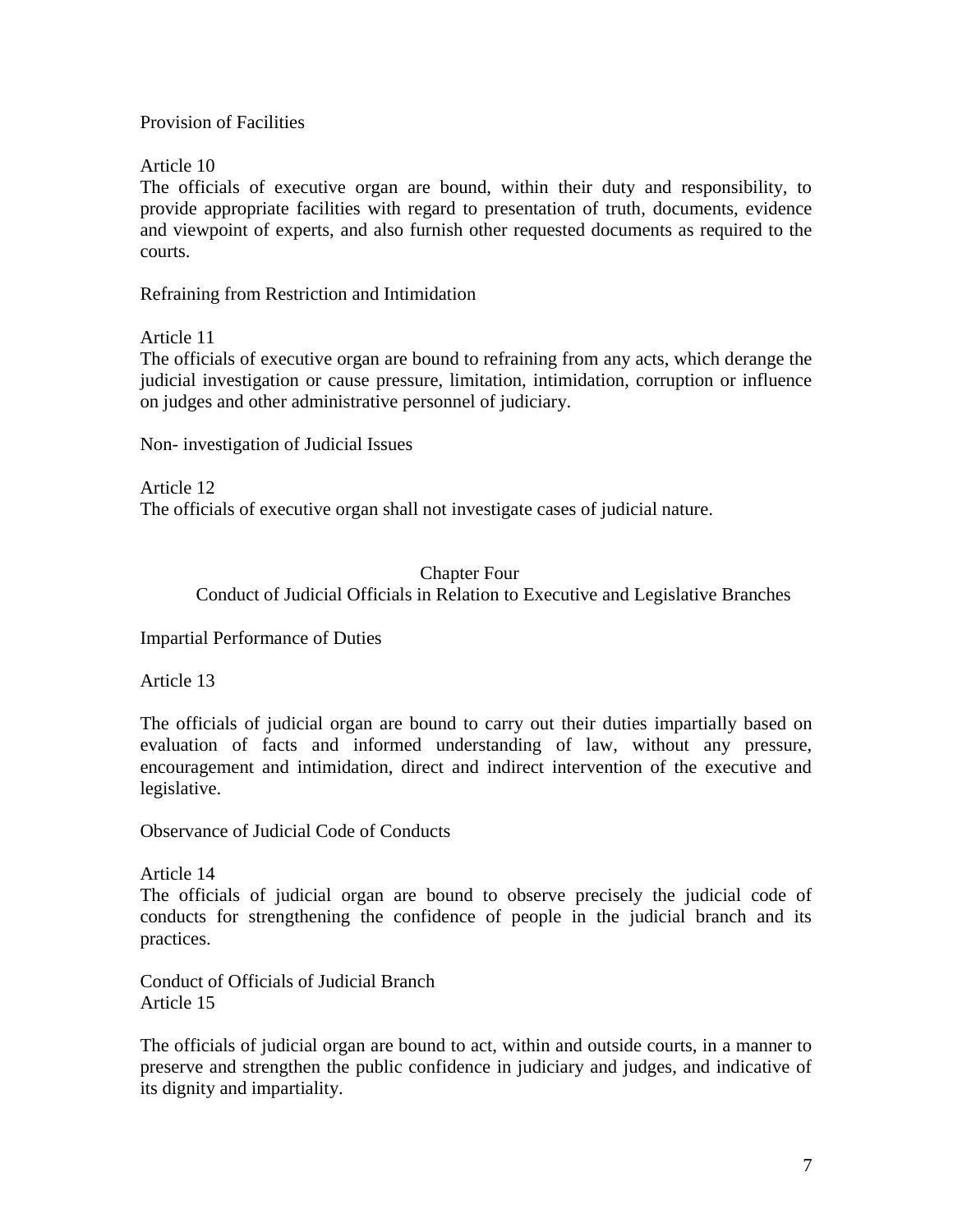Decisions Inconsistent with Authority

Article16

The officials of judicial organ and judges shall not make decisions to derange the duties and authorities of the executive and legislative organs while issuing decisions, verdicts, guidance and expressing views.

## Chapter Five

Conduct of Legislative Officials in Relation to Executive and Judicial Organs

Awareness of the Status and Competence

Article 17

The officials of legislative organ are bound to be well informed of the status and authorities of the officials of executive and judiciary as specified in the constitution, this law and in other enforced laws, and observe them.

Abstinence from Insult

#### Article 18

The officials of legislative organ are bound to refrain from using insulting and sarcastic words in the general session of both houses and relevant commissions, and in the presence and absence of the executive and legislative officials, and address each other in plural form as "you".

Arrangement of Meetings

Article 19

All meetings of the relevant officials of legislative with executive organs shall be arranged based on prior scheduled appointment and date through the office of Minister for Parliamentary Affairs.

Prohibition on Recommendation

Article 20

The officials of legislative organ are bound to desist from sending any type of recommendations to executive and judicial organs in order to fulfill and pursue their private work.

Conduct of Legislative Officials

#### Article 21

The officials of legislative organ are bound to adhere to the following conducts while dealing with the executive and judicial organs: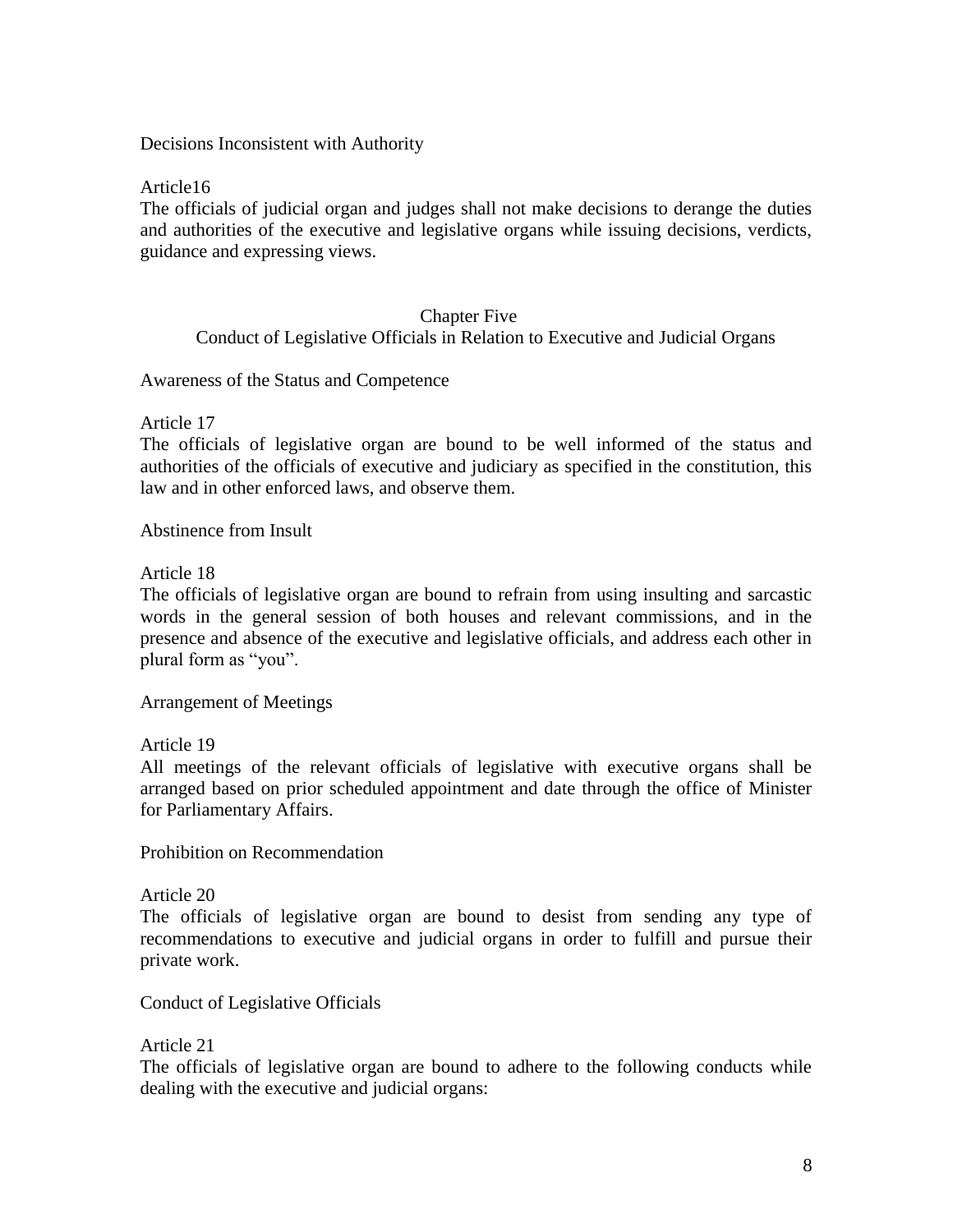- 1- Refrain from imposing authority, prevention, interruption, intervention, misbehavior, or limiting the authority of officials of executive and judicial organs.
- 2- Observing the constitution, enforced laws and internal administrative procedures.
- 3- Accomplishing legislative work within the framework as inserted in the constitution.
- 4- Inviting government members for participation in interpellation session two weeks in advance notice with clear agenda in accordance with the provisions of the constitution.

Exigency situations are exempt from the above provision.

Request of Information Inconsistent with National Interests

Article 22

The officials of legislative organ are bound to refrain from inviting officials of executive branch to demand information the disclosure of which is against the national interests.

Refraining from Acts Inconsistent with Independence of Judicial Branch

Article 23

The officials of legislative are bound to desist in official and non-official sessions from any action (speeches, verbal and written instigation) or acts inconsistent with independence of judicial organ, performance value, dignity of judiciary and respect and immunity of judges.

Provision of Facilities

Article 24

The officials of legislative organ are bound, within their duty and responsibility, to provide appropriate facilities with regard to presentation of truth, documents, evidence and viewpoint of experts, and also furnish other requested documents as required to the courts.

Non- investigation of executive and judicial issues

Article 25

The officials of legislative branch shall not investigate issues of executive and judicial nature in contradiction of the authorities stipulated in the constitution and other legislative documents.

> Chapter Six Commission for Investigation of Code of Conduct Violation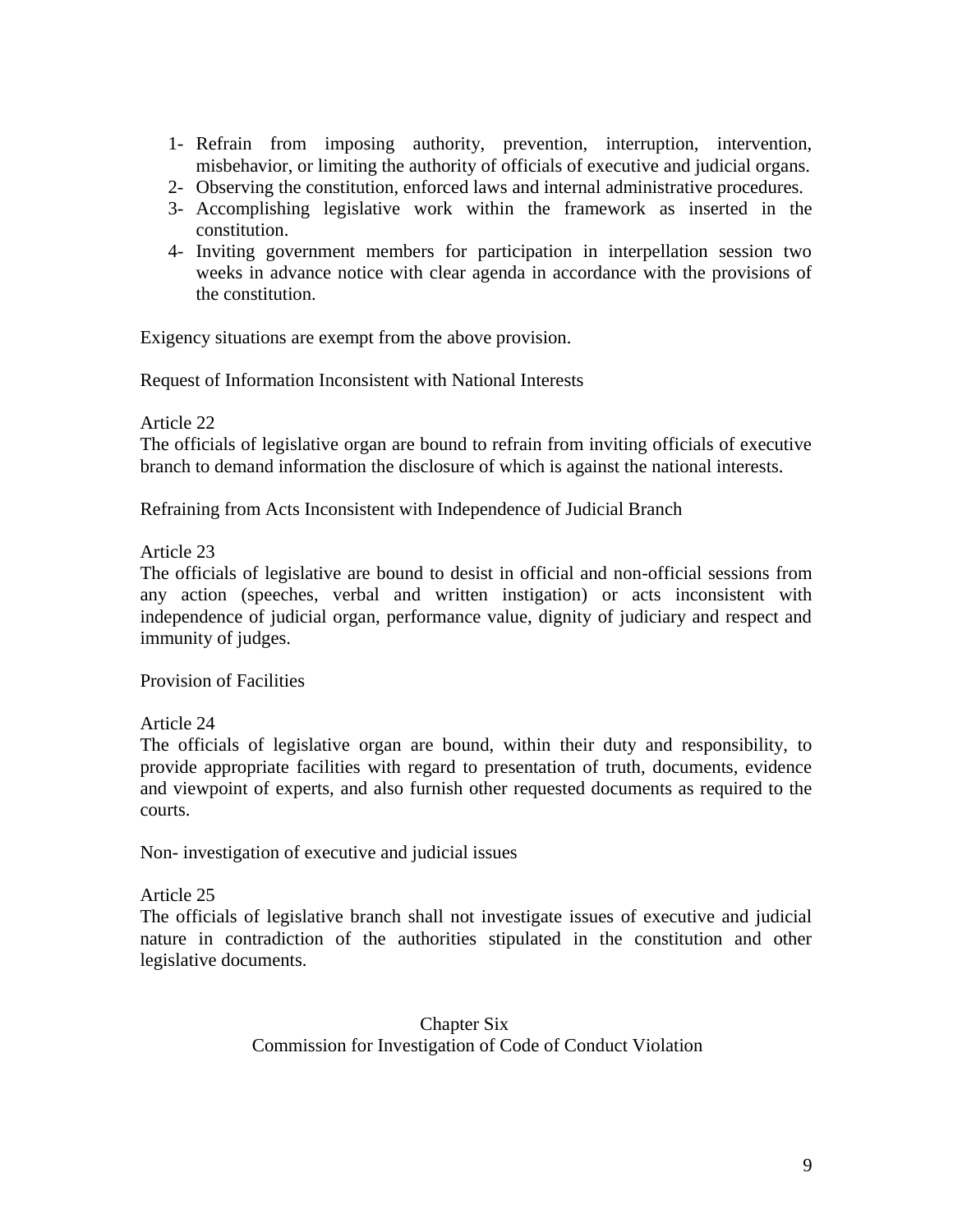Complaints from Violation of Conducts

# Article 26

The officials under Article (3) can file complaint to the President in case of nonobservance of the provisions of this law. The complaint shall be well- founded and documented.

Composition of Commission

# Article 27

(1) For the purpose of investigating the violation of conducts specifies in Article (3) of this law, and providing advices to the President, the commission shall be formed with the following composition:

- 1- Chief Justice of Supreme Court, as chairman
- 2- Two judges to be appointed by the President, as members
- 3- Minister of Justice, as member
- 4- First Deputy of Wolusi Jirga, as member
- 5- First Deputy of Mishrano Jirga, as member
- 6- State Minister for Parliamentary Affairs, as member

(2) In case of violation or absence of a member of commission, the President may assign another person to the post.

(3) The commission shall have a Secretariat established within the framework of office of minister of parliamentary affairs. The duties of Secretariat shall be regulated in a separate legislation.

Authority of Commission

Article 28

- (1) The Commission for violation of conducts by three organs of state shall have the following authorities:
- 1- Investigation of violence under this law based on request of the complainant and written order of the President.
- 2- Submission of investigation report and processes to the President.
- 3- Approval of correctional measures and punishments under this law.
- 4- Submission of biannual and annual progress reports to the President.
- (2) The decision of commission shall be based on majority votes of members, which is final.

(3) Officials of relevant organs are bound to implement the decisions of the commission for investigation of conducts upon receipt.

Invitation of Petitioner and Defendant